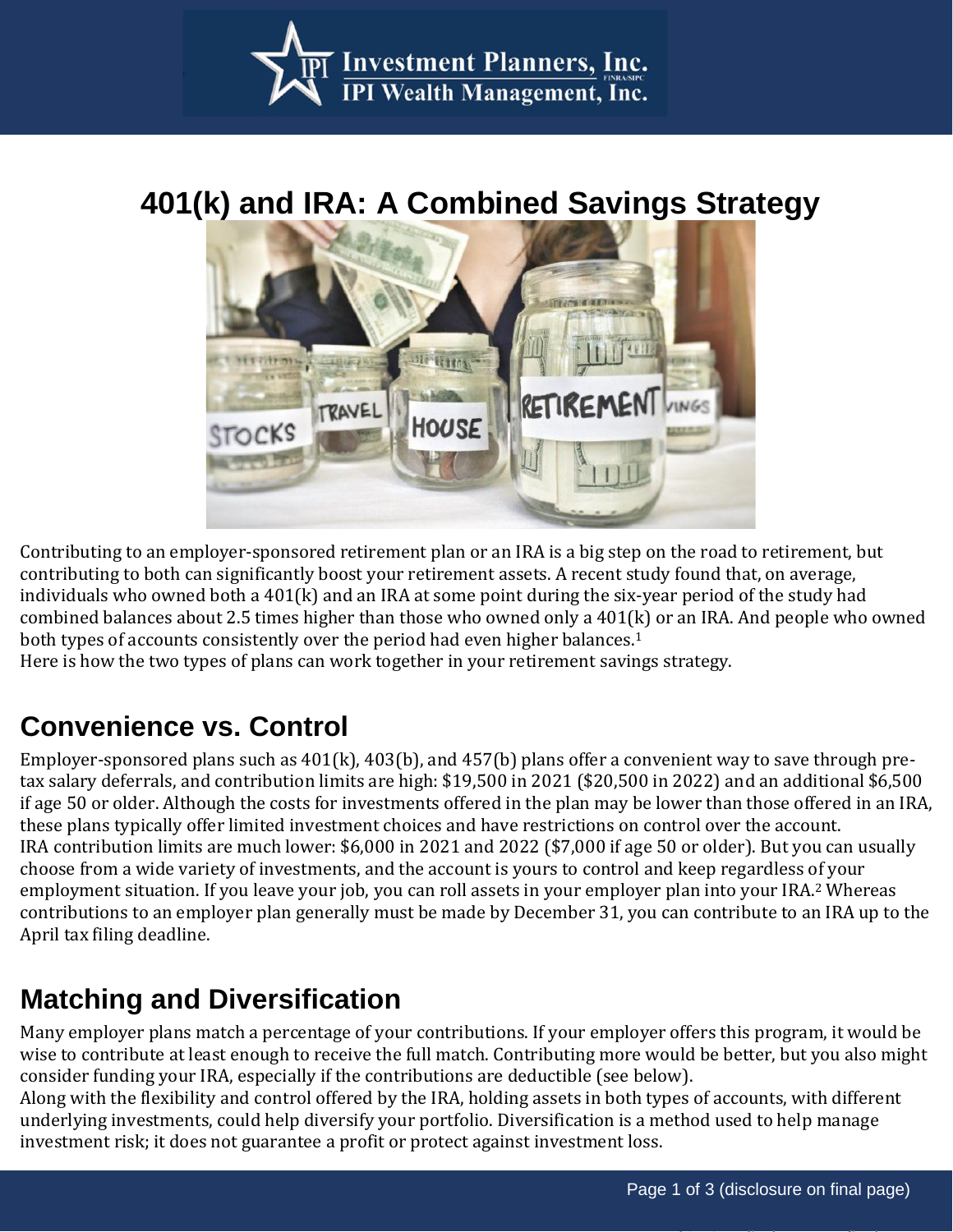## **Rules and Limits**

Although annual contribution limits for employer plans and IRAs are separate, your ability to *deduct*traditional IRA contributions phases out at higher income levels if you are covered by a workplace plan: modified adjusted gross income (MAGI) of \$66,000 to \$76,000 for single filers and \$105,000 to \$125,000 for joint filers in 2021 (\$68,000 to \$78,000 and \$109,000 to \$129,000 in 2022).<sup>3</sup> You can make nondeductible contributions to a traditional IRA regardless of income.

Eligibility to contribute to a Roth IRA phases out at higher income levels regardless of coverage by a workplace plan: MAGI of \$125,000 to \$140,000 for single filers and \$198,000 to \$208,000 for joint filers in 2021 (\$129,000 to \$144,000 and \$204,000 to \$214,000 in 2022).

#### Percentage of U.S. households with tax-advantaged retirement savings accounts



Source: Investment Company Institute, 2021

Contributions to employer-sponsored plans and traditional IRAs are generally made on a pre-tax or tax-deductible basis and accumulate tax deferred. Distributions are taxed as ordinary income and may be subject to a 10% federal income tax penalty if withdrawn prior to age 59½ (with certain exceptions). Nondeductible contributions to a traditional IRA are not taxable when withdrawn, but any earnings are subject to ordinary income tax. Required minimum distributions (RMDs) from employer-sponsored plans and traditional IRAs must begin for the year you reach age 72 (70½ if you were born before July 1, 1949). However, you are generally not required to take distributions from an employer plan as long as you still work for that employer.

Roth IRA contributions are not deductible, but they can be withdrawn at any time without penalty or taxes. To qualify for the tax-free and penalty-free withdrawal of earnings, Roth IRA distributions must meet a five-year holding requirement and take place after age 59½ (with certain exceptions). Original owners of Roth IRAs are exempt from RMDs. Beneficiaries of all IRAs and employer plans must take RMDs based on their age and relationship to the original owner.

1) Employee Benefit Research Institute, 2020

2) Other options when separating from an employer include leaving the assets in your former employer's plan (if allowed), rolling them into a new employer's plan, or cashing out (usually not wise).

3) If you are not covered by a workplace plan but your spouse is covered, eligibility phases out at MAGI of \$198,000 to \$208,000 for joint filers in 2021 (\$204,000 to \$214,000 in 2022).